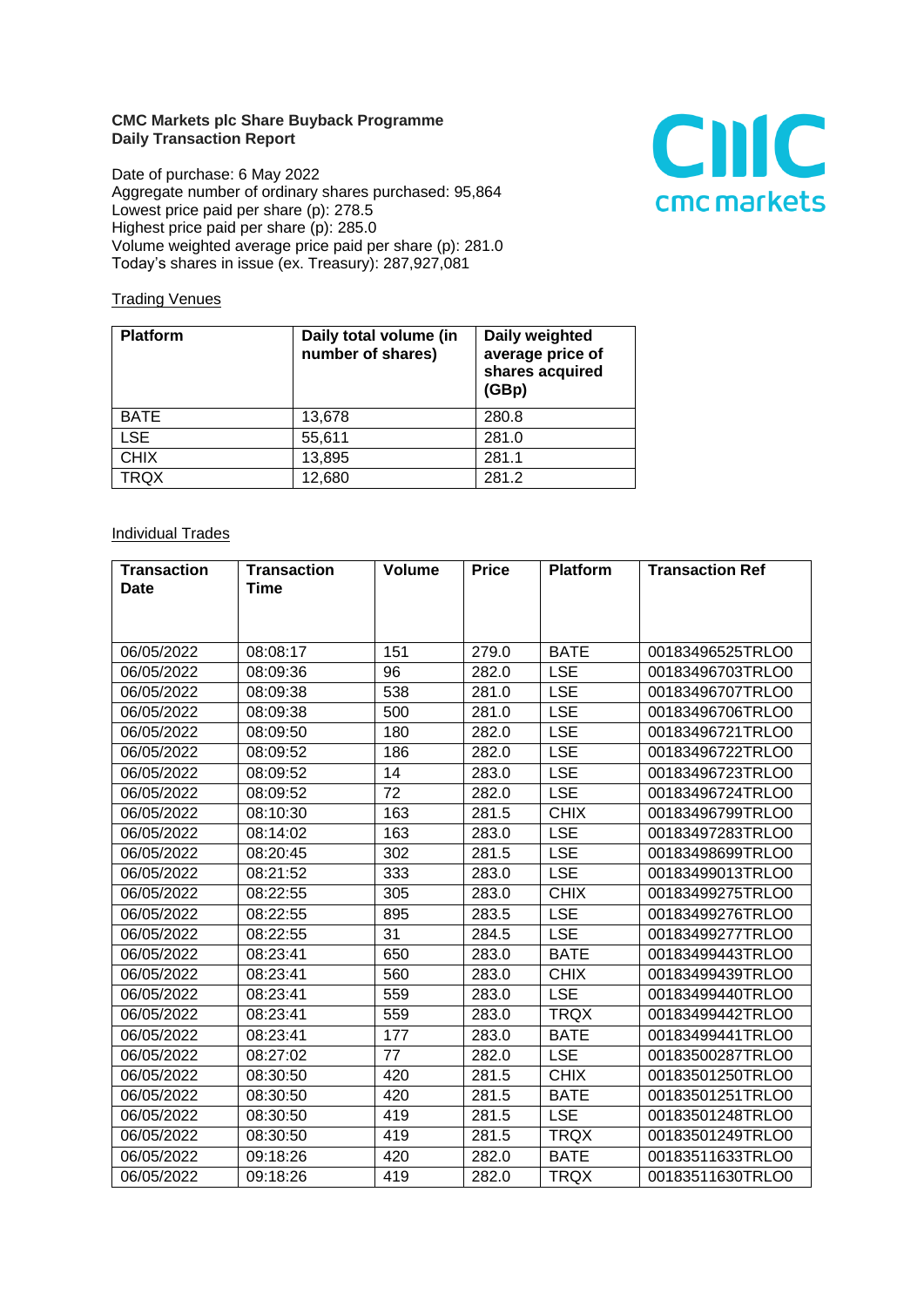| 06/05/2022 | 09:18:26 | 419            | 282.0 | <b>LSE</b>  | 00183511631TRLO0 |
|------------|----------|----------------|-------|-------------|------------------|
| 06/05/2022 | 09:18:26 | 364            | 282.0 | <b>CHIX</b> | 00183511634TRLO0 |
| 06/05/2022 | 09:18:26 | 56             | 282.0 | <b>CHIX</b> | 00183511632TRLO0 |
| 06/05/2022 | 09:38:29 | 560            | 282.5 | <b>CHIX</b> | 00183515885TRLO0 |
| 06/05/2022 | 09:38:29 | 559            | 282.5 | <b>LSE</b>  | 00183515883TRLO0 |
| 06/05/2022 | 09:38:29 | 559            | 282.5 | <b>TRQX</b> | 00183515884TRLO0 |
| 06/05/2022 | 09:38:29 | 777            | 282.5 | <b>TRQX</b> | 00183515887TRLO0 |
| 06/05/2022 | 09:38:29 | 59             | 282.5 | <b>TRQX</b> | 00183515886TRLO0 |
| 06/05/2022 | 09:38:29 | 170            | 282.5 | <b>CHIX</b> | 00183515888TRLO0 |
| 06/05/2022 | 09:38:32 | 1,117          | 284.0 | <b>LSE</b>  | 00183515896TRLO0 |
| 06/05/2022 | 09:38:32 | 381            | 284.0 | <b>LSE</b>  | 00183515895TRLO0 |
| 06/05/2022 | 09:38:32 | 389            | 284.5 | <b>CHIX</b> | 00183515897TRLO0 |
| 06/05/2022 | 09:39:35 | 671            | 284.0 | <b>TRQX</b> | 00183516185TRLO0 |
| 06/05/2022 | 09:39:35 | 560            | 284.0 | <b>BATE</b> | 00183516186TRLO0 |
| 06/05/2022 | 09:39:35 | 559            | 284.0 | <b>LSE</b>  | 00183516187TRLO0 |
| 06/05/2022 | 09:39:35 | 84             | 284.0 | <b>TRQX</b> | 00183516184TRLO0 |
| 06/05/2022 | 09:39:36 | 320            | 284.5 | <b>LSE</b>  | 00183516191TRLO0 |
| 06/05/2022 | 09:39:36 | 99             | 284.5 | <b>LSE</b>  | 00183516192TRLO0 |
| 06/05/2022 | 09:39:36 | 229            | 285.0 | <b>CHIX</b> | 00183516195TRLO0 |
| 06/05/2022 | 09:39:36 | 188            | 285.0 | <b>CHIX</b> | 00183516194TRLO0 |
| 06/05/2022 | 09:39:36 | 3              | 285.0 | <b>CHIX</b> | 00183516193TRLO0 |
| 06/05/2022 | 09:39:37 | 419            | 285.0 | <b>LSE</b>  | 00183516203TRLO0 |
| 06/05/2022 | 09:45:04 | 419            | 283.5 | <b>TRQX</b> | 00183517667TRLO0 |
| 06/05/2022 | 09:45:04 | 419            | 283.5 | <b>LSE</b>  | 00183517668TRLO0 |
| 06/05/2022 | 09:45:04 | 420            | 283.5 | <b>BATE</b> | 00183517670TRLO0 |
| 06/05/2022 | 09:45:04 | 226            | 283.5 | <b>CHIX</b> | 00183517671TRLO0 |
| 06/05/2022 | 09:45:04 | 194            | 283.5 | <b>CHIX</b> | 00183517669TRLO0 |
| 06/05/2022 | 09:46:00 | 55             | 282.5 | <b>BATE</b> | 00183517883TRLO0 |
| 06/05/2022 | 09:46:00 | $\overline{7}$ | 282.5 | <b>BATE</b> | 00183517884TRLO0 |
| 06/05/2022 | 09:48:34 | 420            | 282.0 | <b>CHIX</b> | 00183518655TRLO0 |
| 06/05/2022 | 09:48:34 | 420            | 282.0 | <b>BATE</b> | 00183518657TRLO0 |
| 06/05/2022 | 09:48:34 | 419            | 282.0 | <b>TRQX</b> | 00183518654TRLO0 |
| 06/05/2022 | 09:48:34 | 419            | 282.0 | <b>LSE</b>  | 00183518656TRLO0 |
| 06/05/2022 | 09:54:29 | 420            | 281.5 | <b>CHIX</b> | 00183520593TRLO0 |
| 06/05/2022 | 09:54:29 | 420            | 281.5 | <b>BATE</b> | 00183520594TRLO0 |
| 06/05/2022 | 09:54:29 | 419            | 281.5 | <b>TRQX</b> | 00183520591TRLO0 |
| 06/05/2022 | 09:54:29 | 419            | 281.5 | <b>LSE</b>  | 00183520592TRLO0 |
| 06/05/2022 | 11:08:06 | 420            | 283.0 | <b>CHIX</b> | 00183538490TRLO0 |
| 06/05/2022 | 11:08:06 | 420            | 283.0 | <b>BATE</b> | 00183538491TRLO0 |
| 06/05/2022 | 11:08:06 | 419            | 283.0 | <b>TRQX</b> | 00183538488TRLO0 |
| 06/05/2022 | 11:08:06 | 419            | 283.0 | <b>LSE</b>  | 00183538489TRLO0 |
| 06/05/2022 | 11:22:35 | 419            | 282.0 | <b>LSE</b>  | 00183541100TRLO0 |
| 06/05/2022 | 11:22:35 | 364            | 282.0 | <b>BATE</b> | 00183541101TRLO0 |
| 06/05/2022 | 11:50:54 | 419            | 283.0 | <b>LSE</b>  | 00183546236TRLO0 |
| 06/05/2022 | 11:50:54 | 419            | 283.0 | <b>TRQX</b> | 00183546237TRLO0 |
| 06/05/2022 | 11:50:54 | 339            | 283.0 | <b>CHIX</b> | 00183546238TRLO0 |
| 06/05/2022 | 11:50:54 | 325            | 283.0 | <b>BATE</b> | 00183546241TRLO0 |
| 06/05/2022 | 11:50:54 | 95             | 283.0 | <b>BATE</b> | 00183546239TRLO0 |
| 06/05/2022 | 11:50:54 | 81             | 283.0 | <b>CHIX</b> | 00183546240TRLO0 |
| 06/05/2022 | 12:08:48 | 420            | 282.0 | <b>BATE</b> | 00183549999TRLO0 |
| 06/05/2022 | 12:08:48 | 420            | 282.0 | <b>CHIX</b> | 00183550000TRLO0 |
| 06/05/2022 | 12:08:48 | 419            | 282.0 | <b>LSE</b>  | 00183549997TRLO0 |
| 06/05/2022 | 12:08:48 | 296            | 282.0 | <b>TRQX</b> | 00183549998TRLO0 |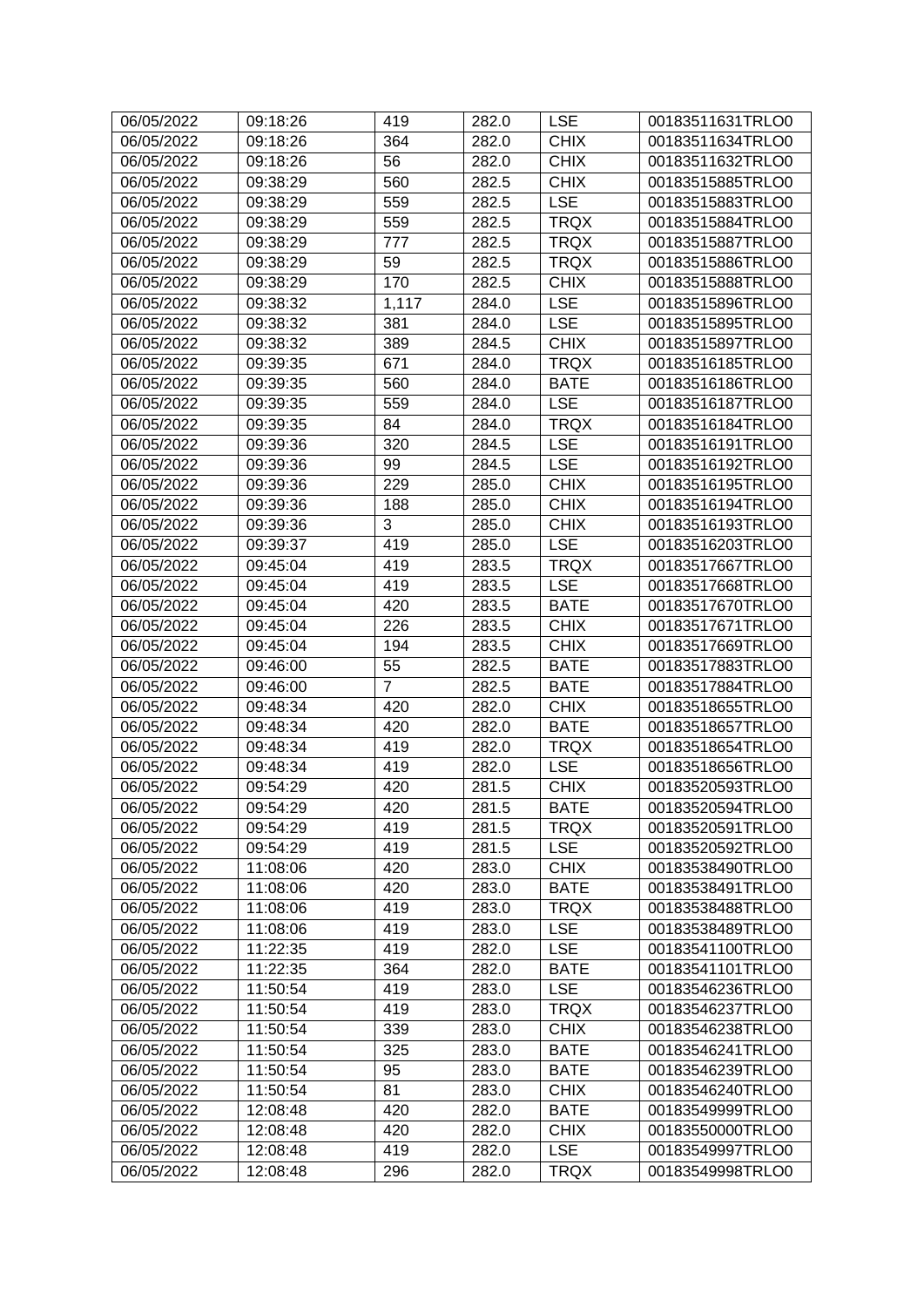| 06/05/2022 | 12:08:48 | 123 | 282.0 | <b>TRQX</b> | 00183549996TRLO0 |
|------------|----------|-----|-------|-------------|------------------|
| 06/05/2022 | 12:25:33 | 420 | 281.5 | <b>BATE</b> | 00183553473TRLO0 |
| 06/05/2022 | 12:25:33 | 419 | 281.5 | <b>LSE</b>  | 00183553470TRLO0 |
| 06/05/2022 | 12:25:33 | 419 | 281.5 | <b>TRQX</b> | 00183553471TRLO0 |
| 06/05/2022 | 12:25:33 | 361 | 281.5 | <b>CHIX</b> | 00183553474TRLO0 |
| 06/05/2022 | 12:25:33 | 59  | 281.5 | <b>CHIX</b> | 00183553472TRLO0 |
| 06/05/2022 | 12:48:33 | 419 | 281.0 | <b>LSE</b>  | 00183559095TRLO0 |
| 06/05/2022 | 12:48:33 | 281 | 281.0 | <b>BATE</b> | 00183559096TRLO0 |
| 06/05/2022 | 13:20:10 | 500 | 281.0 | <b>LSE</b>  | 00183565501TRLO0 |
| 06/05/2022 | 13:20:10 | 420 | 281.0 | <b>CHIX</b> | 00183565499TRLO0 |
| 06/05/2022 | 13:20:10 | 419 | 281.0 | <b>TRQX</b> | 00183565497TRLO0 |
| 06/05/2022 | 13:20:10 | 158 | 281.0 | <b>LSE</b>  | 00183565498TRLO0 |
| 06/05/2022 | 13:20:10 | 139 | 281.0 | <b>BATE</b> | 00183565500TRLO0 |
| 06/05/2022 | 13:20:10 | 42  | 281.0 | <b>LSE</b>  | 00183565502TRLO0 |
| 06/05/2022 | 13:26:32 | 499 | 280.5 | <b>CHIX</b> | 00183567002TRLO0 |
| 06/05/2022 | 13:26:32 | 498 | 280.5 | <b>TRQX</b> | 00183566999TRLO0 |
| 06/05/2022 | 13:26:32 | 341 | 280.5 | <b>BATE</b> | 00183567001TRLO0 |
| 06/05/2022 | 13:26:32 | 340 | 280.5 | <b>LSE</b>  | 00183567000TRLO0 |
| 06/05/2022 | 13:27:30 | 420 | 280.0 | <b>CHIX</b> | 00183567315TRLO0 |
| 06/05/2022 | 13:27:30 | 419 | 280.0 | <b>TRQX</b> | 00183567312TRLO0 |
| 06/05/2022 | 13:27:30 | 419 | 280.0 | <b>LSE</b>  | 00183567313TRLO0 |
| 06/05/2022 | 13:27:30 | 273 | 280.0 | <b>BATE</b> | 00183567318TRLO0 |
| 06/05/2022 | 13:27:30 | 123 | 280.0 | <b>BATE</b> | 00183567317TRLO0 |
| 06/05/2022 | 13:27:30 | 18  | 280.0 | <b>BATE</b> | 00183567314TRLO0 |
| 06/05/2022 | 13:27:30 | 6   | 280.0 | <b>BATE</b> | 00183567316TRLO0 |
| 06/05/2022 | 13:27:30 | 179 | 279.5 | <b>TRQX</b> | 00183567320TRLO0 |
| 06/05/2022 | 13:27:30 | 29  | 279.5 | <b>TRQX</b> | 00183567321TRLO0 |
| 06/05/2022 | 13:27:30 | 20  | 279.5 | <b>TRQX</b> | 00183567322TRLO0 |
| 06/05/2022 | 13:27:31 | 61  | 279.5 | <b>CHIX</b> | 00183567333TRLO0 |
| 06/05/2022 | 13:27:31 | 46  | 279.5 | <b>CHIX</b> | 00183567332TRLO0 |
| 06/05/2022 | 13:31:59 | 534 | 280.5 | <b>BATE</b> | 00183569282TRLO0 |
| 06/05/2022 | 13:31:59 | 419 | 280.5 | <b>LSE</b>  | 00183569283TRLO0 |
| 06/05/2022 | 13:31:59 | 362 | 280.5 | <b>CHIX</b> | 00183569281TRLO0 |
| 06/05/2022 | 13:31:59 | 191 | 280.5 | <b>TRQX</b> | 00183569280TRLO0 |
| 06/05/2022 | 13:31:59 | 13  | 280.5 | <b>CHIX</b> | 00183569284TRLO0 |
| 06/05/2022 | 13:31:59 | 52  | 280.5 | <b>CHIX</b> | 00183569285TRLO0 |
| 06/05/2022 | 13:45:23 | 420 | 280.5 | <b>BATE</b> | 00183573053TRLO0 |
| 06/05/2022 | 13:45:23 | 420 | 280.5 | <b>CHIX</b> | 00183573055TRLO0 |
| 06/05/2022 | 13:45:23 | 419 | 280.5 | <b>TRQX</b> | 00183573051TRLO0 |
| 06/05/2022 | 13:45:23 | 356 | 280.5 | <b>LSE</b>  | 00183573054TRLO0 |
| 06/05/2022 | 13:45:23 | 63  | 280.5 | <b>LSE</b>  | 00183573052TRLO0 |
| 06/05/2022 | 13:59:45 | 451 | 280.0 | <b>TRQX</b> | 00183576597TRLO0 |
| 06/05/2022 | 13:59:45 | 451 | 280.0 | <b>BATE</b> | 00183576599TRLO0 |
| 06/05/2022 | 13:59:45 | 388 | 280.0 | <b>LSE</b>  | 00183576598TRLO0 |
| 06/05/2022 | 13:59:45 | 388 | 280.0 | <b>CHIX</b> | 00183576600TRLO0 |
| 06/05/2022 | 14:15:24 | 420 | 280.0 | <b>LSE</b>  | 00183581067TRLO0 |
| 06/05/2022 | 14:15:24 | 419 | 280.0 | <b>TRQX</b> | 00183581066TRLO0 |
| 06/05/2022 | 14:15:24 | 399 | 280.0 | <b>CHIX</b> | 00183581069TRLO0 |
| 06/05/2022 | 14:15:24 | 366 | 280.0 | <b>BATE</b> | 00183581070TRLO0 |
| 06/05/2022 | 14:15:24 | 33  | 280.0 | <b>BATE</b> | 00183581068TRLO0 |
| 06/05/2022 | 14:33:18 | 399 | 280.0 | <b>BATE</b> | 00183587482TRLO0 |
| 06/05/2022 | 14:33:18 | 298 | 280.0 | <b>CHIX</b> | 00183587486TRLO0 |
| 06/05/2022 | 14:33:18 | 101 | 280.0 | <b>CHIX</b> | 00183587483TRLO0 |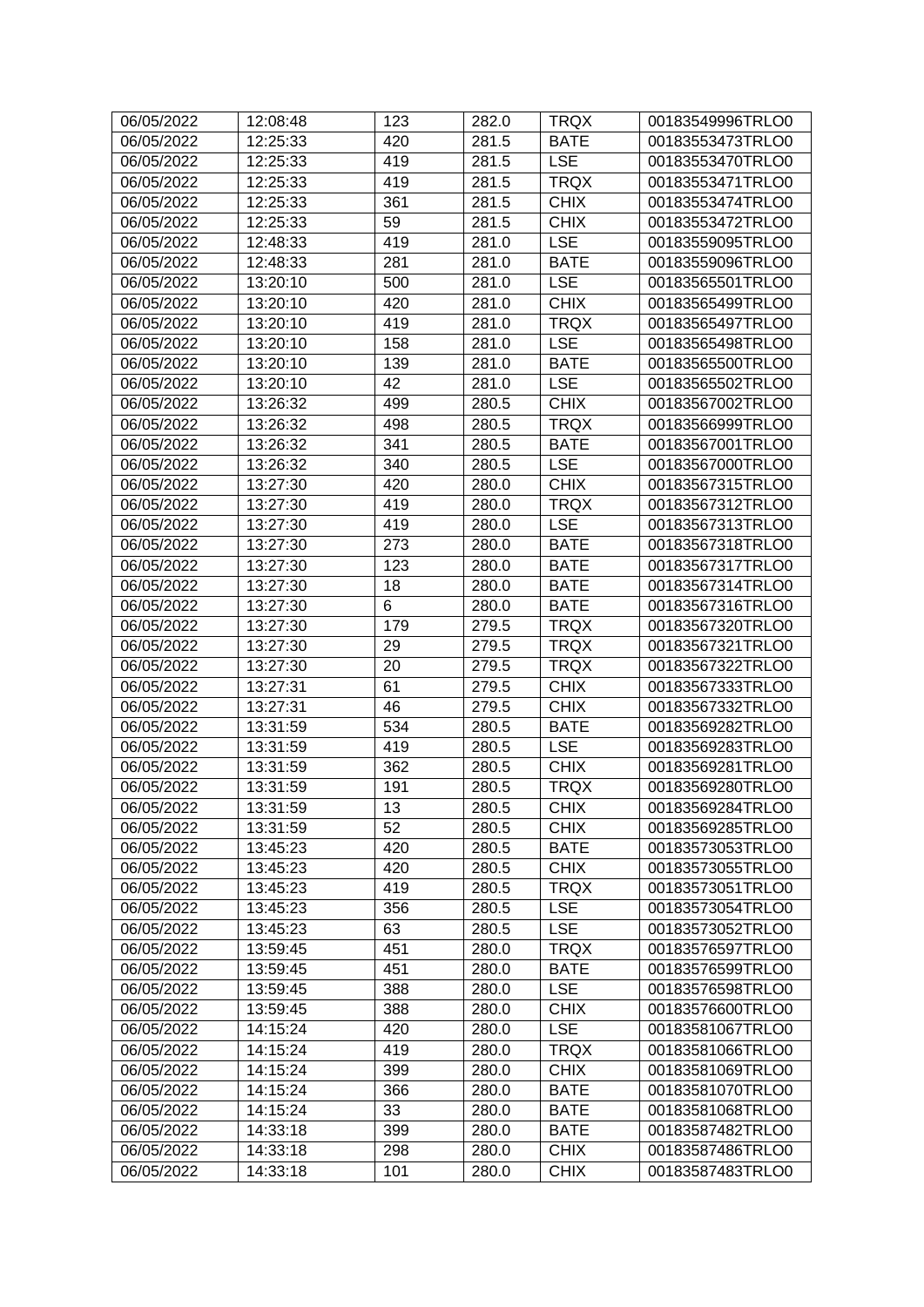| 06/05/2022 | 14:33:18 | 440 | 280.0 | <b>LSE</b>  | 00183587485TRLO0                     |
|------------|----------|-----|-------|-------------|--------------------------------------|
| 06/05/2022 | 14:33:18 | 231 | 280.0 | <b>TRQX</b> | 00183587484TRLO0                     |
| 06/05/2022 | 14:33:18 | 209 | 280.0 | <b>TRQX</b> | 00183587487TRLO0                     |
| 06/05/2022 | 14:41:30 | 731 | 279.5 | <b>BATE</b> | 00183592900TRLO0                     |
| 06/05/2022 | 14:41:30 | 316 | 279.5 | <b>LSE</b>  | 00183592898TRLO0                     |
| 06/05/2022 | 14:41:30 | 316 | 279.5 | <b>CHIX</b> | 00183592899TRLO0                     |
| 06/05/2022 | 14:41:30 | 315 | 279.5 | <b>TRQX</b> | 00183592897TRLO0                     |
| 06/05/2022 | 14:47:02 | 697 | 279.0 | <b>BATE</b> | 00183595939TRLO0                     |
| 06/05/2022 | 14:47:02 | 316 | 279.0 | <b>LSE</b>  | 00183595936TRLO0                     |
| 06/05/2022 | 14:47:02 | 316 | 279.0 | <b>CHIX</b> | 00183595938TRLO0                     |
| 06/05/2022 | 14:47:02 | 315 | 279.0 | <b>TRQX</b> | 00183595937TRLO0                     |
| 06/05/2022 | 15:33:43 | 338 | 279.5 | <b>CHIX</b> | 00183622942TRLO0                     |
| 06/05/2022 | 15:33:43 | 337 | 279.5 | <b>TRQX</b> | 00183622939TRLO0                     |
| 06/05/2022 | 15:33:43 | 337 | 279.5 | <b>LSE</b>  | 00183622941TRLO0                     |
| 06/05/2022 | 15:33:43 | 276 | 279.5 | <b>BATE</b> | 00183622943TRLO0                     |
| 06/05/2022 | 15:33:43 | 62  | 279.5 | <b>BATE</b> | 00183622940TRLO0                     |
| 06/05/2022 | 15:34:14 | 420 | 279.0 | <b>CHIX</b> | 00183623542TRLO0                     |
| 06/05/2022 | 15:34:14 | 419 | 279.0 | <b>LSE</b>  | 00183623539TRLO0                     |
| 06/05/2022 | 15:34:14 | 343 | 279.0 | <b>TRQX</b> | 00183623541TRLO0                     |
| 06/05/2022 | 15:34:14 | 292 | 279.0 | <b>BATE</b> | 00183623545TRLO0                     |
| 06/05/2022 | 15:34:14 | 76  | 279.0 | <b>TRQX</b> | 00183623538TRLO0                     |
| 06/05/2022 | 15:34:14 | 62  | 279.0 | <b>BATE</b> | 00183623540TRLO0                     |
| 06/05/2022 | 15:34:14 | 38  | 279.0 | <b>BATE</b> | 00183623544TRLO0                     |
| 06/05/2022 | 15:34:14 | 28  | 279.0 | <b>BATE</b> | 00183623543TRLO0                     |
| 06/05/2022 | 15:36:14 | 450 | 278.5 | <b>TRQX</b> | 00183624727TRLO0                     |
| 06/05/2022 | 15:36:14 | 450 | 278.5 | <b>LSE</b>  | 00183624728TRLO0                     |
| 06/05/2022 | 15:36:14 | 389 | 278.5 | <b>BATE</b> | 00183624730TRLO0                     |
| 06/05/2022 | 15:36:14 | 278 | 278.5 | <b>CHIX</b> | 00183624731TRLO0                     |
| 06/05/2022 | 15:36:14 | 111 | 278.5 | <b>CHIX</b> | 00183624729TRLO0                     |
| 06/05/2022 | 15:45:08 | 447 | 278.5 | <b>LSE</b>  | 00183629455TRLO0                     |
| 06/05/2022 | 15:45:08 | 372 | 278.5 | <b>BATE</b> | 00183629461TRLO0                     |
| 06/05/2022 | 15:45:08 | 328 | 278.5 | <b>CHIX</b> | 00183629459TRLO0                     |
| 06/05/2022 | 15:45:08 | 241 | 278.5 | <b>TRQX</b> | 00183629458TRLO0                     |
| 06/05/2022 | 15:45:08 | 91  | 278.5 | <b>TRQX</b> | 00183629454TRLO0                     |
| 06/05/2022 | 15:45:08 | 79  | 278.5 | <b>TRQX</b> | 00183629460TRLO0                     |
| 06/05/2022 | 15:45:08 | 61  | 278.5 | <b>CHIX</b> | 00183629456TRLO0                     |
| 06/05/2022 | 15:45:08 | 39  | 278.5 | <b>TRQX</b> | 00183629452TRLO0                     |
| 06/05/2022 | 15:45:08 | 17  | 278.5 | <b>BATE</b> | 00183629457TRLO0                     |
| 06/05/2022 | 15:45:08 | 3   | 278.5 | <b>LSE</b>  | 00183629453TRLO0                     |
| 06/05/2022 | 15:53:00 | 584 | 279.5 | <b>LSE</b>  | 00183634876TRLO0                     |
| 06/05/2022 | 15:53:00 | 514 | 279.5 | <b>LSE</b>  | 00183634875TRLO0                     |
|            | 15:53:00 |     |       | <b>LSE</b>  | 00183634874TRLO0                     |
| 06/05/2022 |          | 500 | 279.5 | <b>TRQX</b> |                                      |
| 06/05/2022 | 15:53:00 | 11  | 279.5 |             | 00183634873TRLO0<br>00183634900TRLO0 |
| 06/05/2022 | 15:53:02 | 500 | 280.0 | <b>LSE</b>  |                                      |
| 06/05/2022 | 15:53:02 | 326 | 280.0 | <b>LSE</b>  | 00183634901TRLO0                     |
| 06/05/2022 | 15:53:05 | 241 | 280.0 | <b>LSE</b>  | 00183634917TRLO0                     |
| 06/05/2022 | 15:53:05 | 151 | 280.0 | <b>CHIX</b> | 00183634920TRLO0                     |
| 06/05/2022 | 15:53:05 | 35  | 280.0 | <b>LSE</b>  | 00183634918TRLO0                     |
| 06/05/2022 | 15:53:05 | 33  | 280.0 | <b>CHIX</b> | 00183634921TRLO0                     |
| 06/05/2022 | 15:53:05 | 4   | 280.0 | <b>CHIX</b> | 00183634919TRLO0                     |
| 06/05/2022 | 15:53:05 | 420 | 280.5 | <b>BATE</b> | 00183634922TRLO0                     |
| 06/05/2022 | 16:02:54 | 420 | 279.5 | <b>CHIX</b> | 00183641399TRLO0                     |
| 06/05/2022 | 16:02:54 | 419 | 279.5 | TRQX        | 00183641397TRLO0                     |